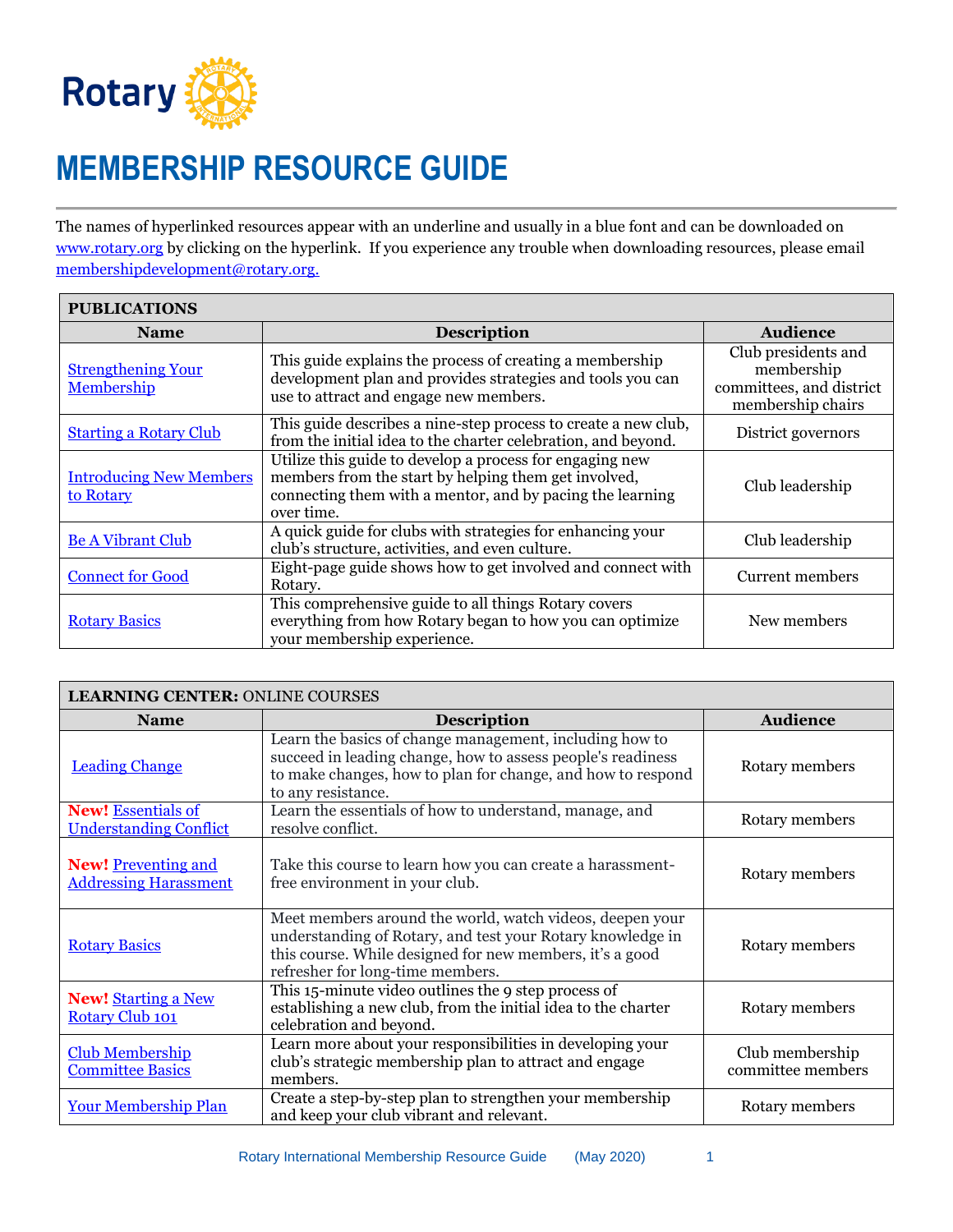| <b>Best Practices for</b><br><b>Engaging Members</b>                                   | Is your club losing more members than it's gaining? It's time<br>to get serious about engaging members.                                                            | Rotary members                  |
|----------------------------------------------------------------------------------------|--------------------------------------------------------------------------------------------------------------------------------------------------------------------|---------------------------------|
| <b>Kick-start Your New</b><br><b>Member Orientation</b>                                | Are new members leaving within a year or two? Learn how to<br>better connect with them and help them get involved from<br>the start.                               | Rotary members                  |
| <b>Practicing Flexibility and</b><br><b>Innovation</b>                                 | If you find that your club's rules are preventing members<br>from getting the experience they want from Rotary, try<br>changing them.                              | Rotary members                  |
| <b>Building a Diverse Club</b>                                                         | A diverse club reflects the make-up of its community, has a<br>greater impact, and is more attractive to prospective<br>members.                                   | Rotary members                  |
| <b>Online Membership Leads</b>                                                         | What's all this talk about membership leads? This course will<br>clear up the mystery behind these online leads.                                                   | Rotary members                  |
| <b>Is Your Club Healthy?</b>                                                           | Take this course to help your club stay valuable to your<br>members and your community.                                                                            | Rotary members                  |
| <b>Strategies for Attracting</b><br><b>New Members</b>                                 | Are guests of your club not interested in joining? Learn how<br>to improve the club experience to make it attractive to<br>visitors.                               | Rotary members                  |
| <b>How to Use the Program</b><br><b>Participants and Alumni</b><br><b>Report Guide</b> | Learn how to use the Program Participants and Alumni<br>Report as a tool to identify club program speakers, service<br>project volunteers, or prospective members. | District and zone<br>leadership |
| <b>New!</b> Develop a Speech                                                           | Learn how to organize a speech that leaves a lasting<br>impression on your audience.                                                                               | Rotary members                  |
| <b>New! Deliver a Speech</b>                                                           | Explore and practice the effect your voice and body language<br>can have when giving a speech.                                                                     | Rotary members                  |

 $\overline{\mathbf{r}}$ 

 $\overline{\phantom{0}}$ 

 $\mathsf{r}$ 

┑

| <b>TOOLS</b>                                                   |                                                                                                                                                                                                       |                           |  |
|----------------------------------------------------------------|-------------------------------------------------------------------------------------------------------------------------------------------------------------------------------------------------------|---------------------------|--|
| Name                                                           | Description                                                                                                                                                                                           | <b>Audience</b>           |  |
| <b>New! Club Planning</b><br><b>Assistant</b>                  | Answer questions about your club and get links to specific<br>resources to address your club's challenges.                                                                                            | Rotary members            |  |
| <b>Membership Best</b><br><b>Practices Discussion</b><br>Group | This discussion group provides a forum for leaders at all<br>levels to share best practices for recruiting, attracting,<br>engaging, and retaining current and prospective members.                   | Rotary members            |  |
| <b>Rotary Club Health Check</b>                                | This resource helps club leaders pinpoint opportunities for<br>growth and prescribes resources to help remedy problem<br>areas.                                                                       | Club leaders              |  |
| <b>Membership Assessment</b><br><b>Tools</b>                   | Learn how to evaluate and improve your membership<br>development plan with these tools, complete with sample<br>surveys and information on organizing new clubs, recruiting<br>and retaining members. | Current members           |  |
| <b>Customizable Rotary Club</b><br><b>Brochure</b>             | In this template, clubs can upload their own photos, edit text,<br>list dates of upcoming events, and share member<br>testimonials.                                                                   | Prospective members       |  |
| <b>How to Delegate Your</b><br><b>Online Access</b>            | As a club or district officer, you can temporarily delegate<br>your level of access in My Rotary to another member for<br>assistance in managing Rotary business online.                              | Club and District leaders |  |

| <b>RESOURCES</b>                        |                                                                                              |                 |
|-----------------------------------------|----------------------------------------------------------------------------------------------|-----------------|
| <b>Name</b>                             | <b>Description</b>                                                                           | <b>Audience</b> |
| <b>Starting a Club webpage</b>          | Find information and resources about the process of starting<br>a Rotary club                | Rotary members  |
| <b>Guide to Corporate</b><br>Membership | This guide describes the benefits of corporate membership<br>and how to use it in your club. | Rotary members  |
|                                         | <b>Detery International Membership Peneuroe Cuide</b><br>$(M_{01}, 2020)$                    |                 |

Rotary International Membership Resource Guide (May 2020) 2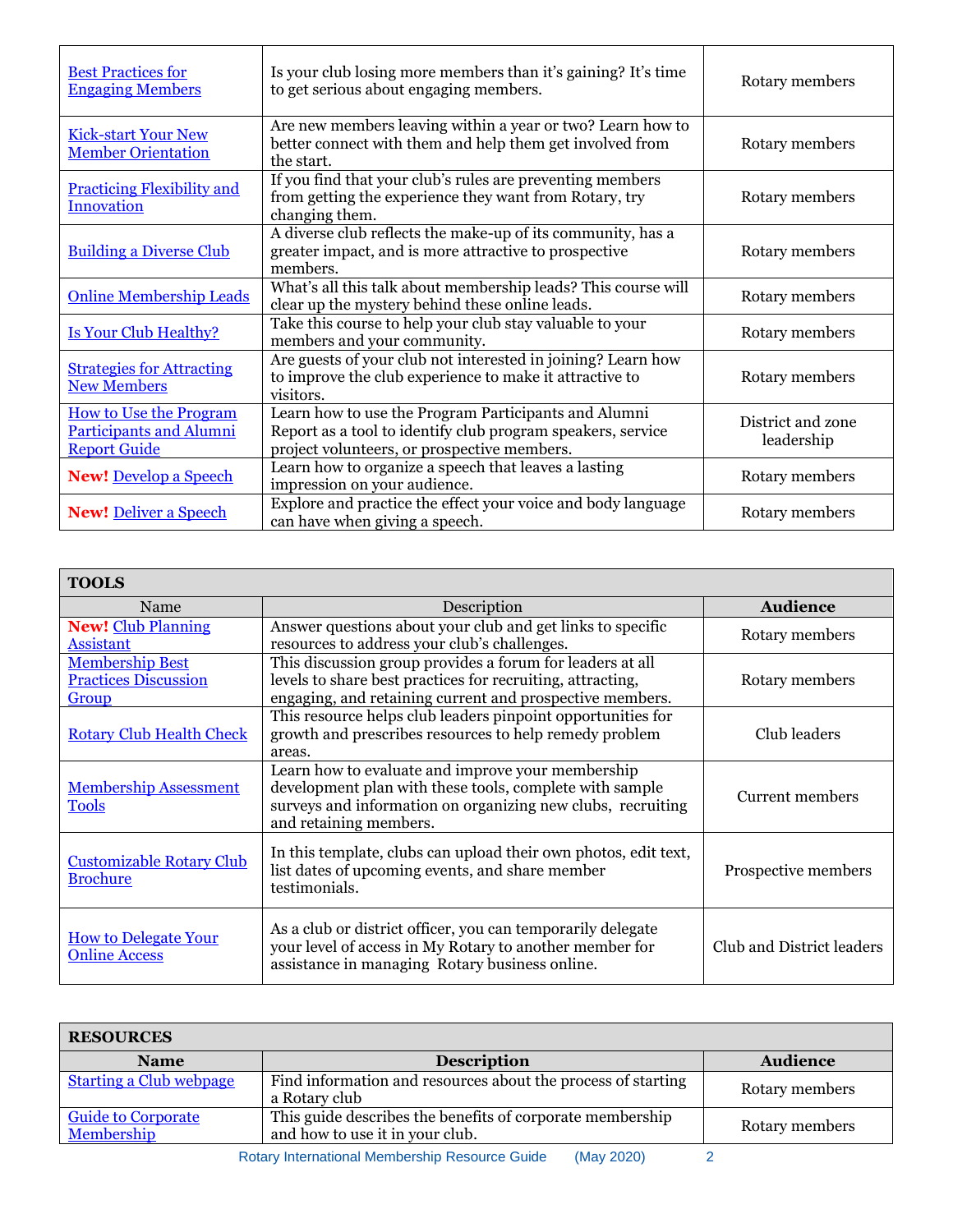| <b>Guide to Satellite Clubs</b>                                                   | This guide describes the benefits of a satellite club and how to<br>start one.                                                                                                                                                                                                               | Rotary members            |
|-----------------------------------------------------------------------------------|----------------------------------------------------------------------------------------------------------------------------------------------------------------------------------------------------------------------------------------------------------------------------------------------|---------------------------|
| <b>Guide to Passport Clubs</b>                                                    | This guide explains how passport clubs work, the benefits it<br>offers, and how clubs can get started. It also includes<br>different models structures, a template that can be used when<br>connecting with local businesses and organizations about this<br>opportunity, and sample bylaws. | Rotary members            |
| <b>Rotary Club Models</b>                                                         | Find examples of various club types linked, model<br>descriptions, and their target demographics                                                                                                                                                                                             | Rotary members            |
| <b>Club Membership</b><br><b>Committee Checklist</b>                              | Keep your membership committee on track with this<br>checklist covering assessments, attraction, and engagement<br>initiatives.                                                                                                                                                              | Rotary members            |
| <b>Engaging Young</b><br><b>Professionals Toolkit</b>                             | This online toolkit can help clubs connect with Young<br>Professionals by first understanding them. Topics included<br>are characteristics of your audience, your club's culture, ideas<br>for outreach and engagement, and the long-term benefits of<br>becoming a Rotarian.                | Rotary members            |
| <b>State of Rotary's</b><br>Membership power point                                | Understand the current State of Rotary's Membership: how<br>we got here, who is joining, who is leaving $-$ and the<br>opportunities that exist to strengthen membership.                                                                                                                    | Rotary members            |
| <b>Club Flexibility web page</b>                                                  | This web page offers ways clubs can implement the new<br>flexible options Council decisions granted them. Includes<br>links to frequently asked questions, governance documents,<br>and start guides for alternative membership types, and<br>flexible meeting formats.                      | Rotary members            |
| "Discover Rotary" Power<br>Point                                                  | Show this presentation at prospective member or other<br>events to introduce Rotary to the public. It covers Rotary's<br>values, history, and the benefits of membership.                                                                                                                    | Prospective members       |
| Understanding<br><b>Membership Reports:</b><br><b>Getting Started</b>             | This guide lists each membership report available, explains<br>the information it provides, and steps on how to find them.                                                                                                                                                                   | Rotary members            |
| <b>Creating a Positive</b><br><b>Experience for Prospective</b><br><b>Members</b> | Find tips and ideas for connecting with prospective members,<br>and what you can do to ensure they have a positive<br>experience.                                                                                                                                                            | Rotary members            |
| <b>Proposing New Members</b>                                                      | Best practices for proposing new members to your club.                                                                                                                                                                                                                                       | Rotary members            |
| <b>How to Manage</b><br><b>Membership Leads</b><br>(Clubs)                        | Step-by-step directions for using the Membership Leads<br>database to track and manage member leads at the club level.                                                                                                                                                                       | Club leaders              |
| <b>How to Manage</b><br><b>Membership Leads</b><br>(Districts)                    | Step-by-step directions for using the Membership Leads<br>database to track and manage member leads at the district<br>level.                                                                                                                                                                | District leaders          |
| Membership Minute e-<br>newsletter                                                | Bi-monthly Rotary stories and the latest membership<br>development ideas, strategies, and resources.                                                                                                                                                                                         | Club and district leaders |
| <b>Strategic Planning Guide</b>                                                   | Use this guide and worksheet to help develop a vision, goals,<br>and measurements for your strategic plan.                                                                                                                                                                                   | Club and district leaders |

| <b>WEBINARS</b>                                      |                                                                                                                                                                                                                                                                                                                      |                 |
|------------------------------------------------------|----------------------------------------------------------------------------------------------------------------------------------------------------------------------------------------------------------------------------------------------------------------------------------------------------------------------|-----------------|
| <b>Name</b>                                          | <b>Description</b>                                                                                                                                                                                                                                                                                                   | <b>Audience</b> |
| <b>Courageous Leadership</b>                         | Using stories of transformation from Rotary and in their<br>professional careers, hear trainers Louisa Horne and Doug<br>Logan outline strategies for clubs on creating a vibrant<br>membership experience.                                                                                                          | Rotary members  |
| <b>Membership Models for</b><br>the Future of Rotary | Associate and corporate memberships, passport, satellite,<br>and hybrid clubs: these are just some of the innovative,<br>flexible models that clubs have designed recently. Panelists<br>on this webinar discuss the challenges, benefits, and lessons<br>of designing a club experience that works for every member | Rotary members  |